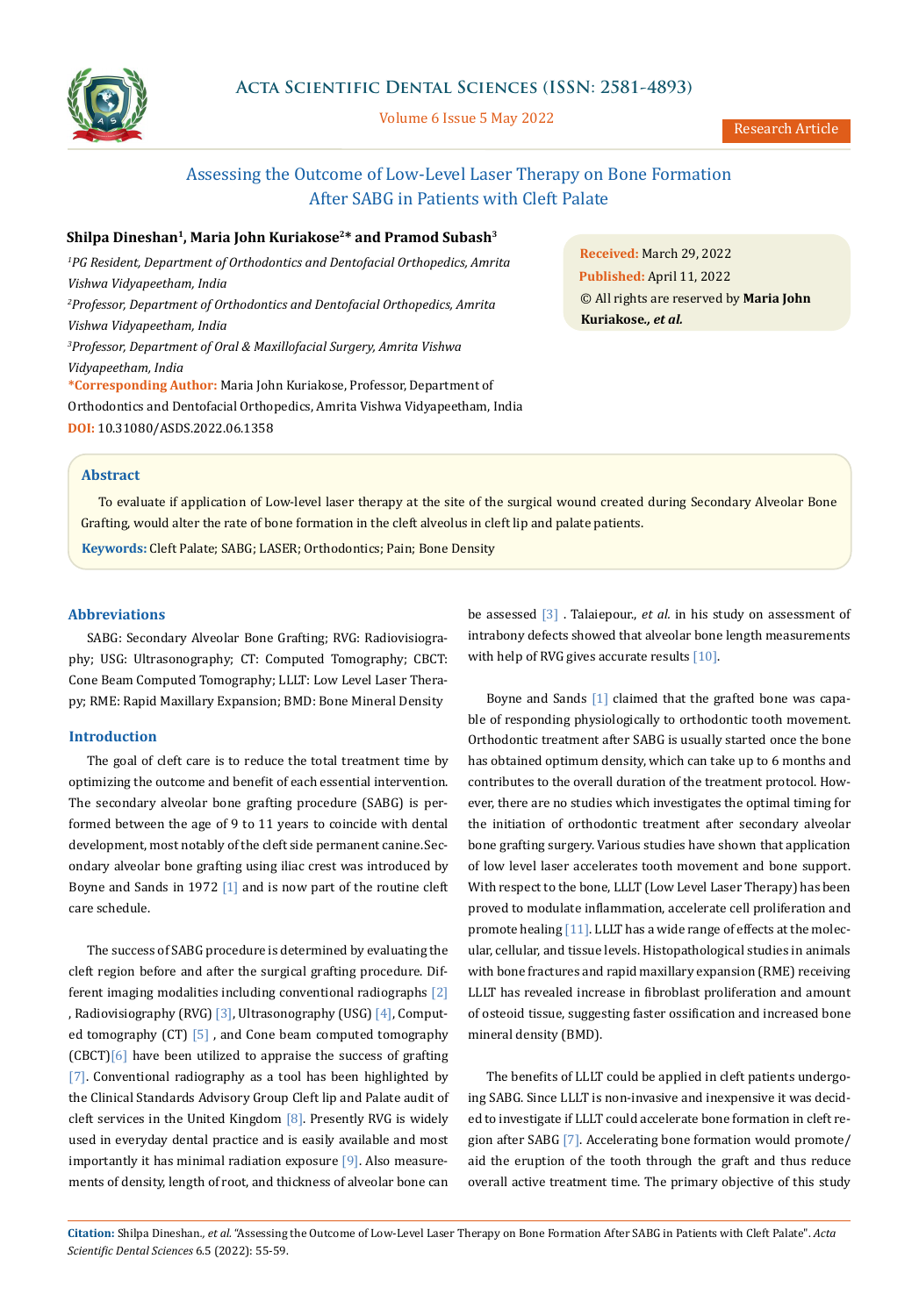was to evaluate if application of Low-level laser therapy at the site of the surgical wound would alter the rate of bone formation in the cleft alveolus after SABG in cleft lip and palate patients.

## **Materials and Methods**

Patients with cleft lip and palate who had visited the Department of Head and Neck, for SABG were selected for this study. The research protocol was approved by the institutional research board for ethical issues.

Inclusion criteria

- Patients with cleft lip and palate
- Age between 8-11 years.

## **Exclusion criteria**

- Patients with any syndromes, cardiac diseases
- Repeated SABG which affected the bone density

#### **Protocol**

Since there have been no studies evaluating the effect of LLLT on bone density in cleft patients after SABG this is considered a pilot study. There were 12 patients in total. 6 were in the laser applied group which is referred to as group A. The control group had 6 patients which is referred to as Group B.

 Prior to SABG an RVG-S (Radiovisiography) of the cleft site was taken for all the patients. The RVG-S (Radiovisiography) were also taken at three weeks, one month, two months, four months and six months after SABG  $[3,12]$ . The RVG-S dynamic range is 8.6 times narrower than conventional x-ray films which made it possible to take the RVG's at these frequent intervals. The radiographic technique was standardized for all patients, allowing comparison of images from same subjects at different time points. A putty impression material was placed beneath the intraoral positioner and the patient was asked to bite on the impression material. This method helped to record the edges of lower incisors which served as a guide to standardise each radiograph [12].

This study used a Denlase diode laser emitting an invisible laser with a wavelength of 830 nm, power (P) of 100 mW, GaAlAs active medium, and  $0.06 \text{ cm}^2$  tip diameter. The Denlase utilizes a solidstate diode as a laser energy source, and the energy is delivered to the operating area by means of a flexible fibre connecting the laser source and the hand piece. Each patient had 6 laser treatment sessions in total – this was initiated a day before surgery and continued for five days after the surgery. The protocol was to discharge patients on the fifth postoperative day but if they were discharged prior to the fifth day, they were advised to visit the clinic for further laser application. Three laser applications were performed at each treatment session (1 dose per point). The laser was operated in continuous mode for 3 minutes at each point, making a total of 9 minutes. The energy delivered per point was 18J, making a total of 54J per session.

At the region of least bone present the mid-point was marked and from the midline two points were marked on either side, i.e.: one point in the middle and two points on either side (3mm away from the mid-point) [12] (Figure 1).



Laser was applied intra orally with the patient in supine position as shown Figure 2. The patient was made to rinse the mouth thoroughly before application of the laser to remove any food debris if present.



**Figure 2**

56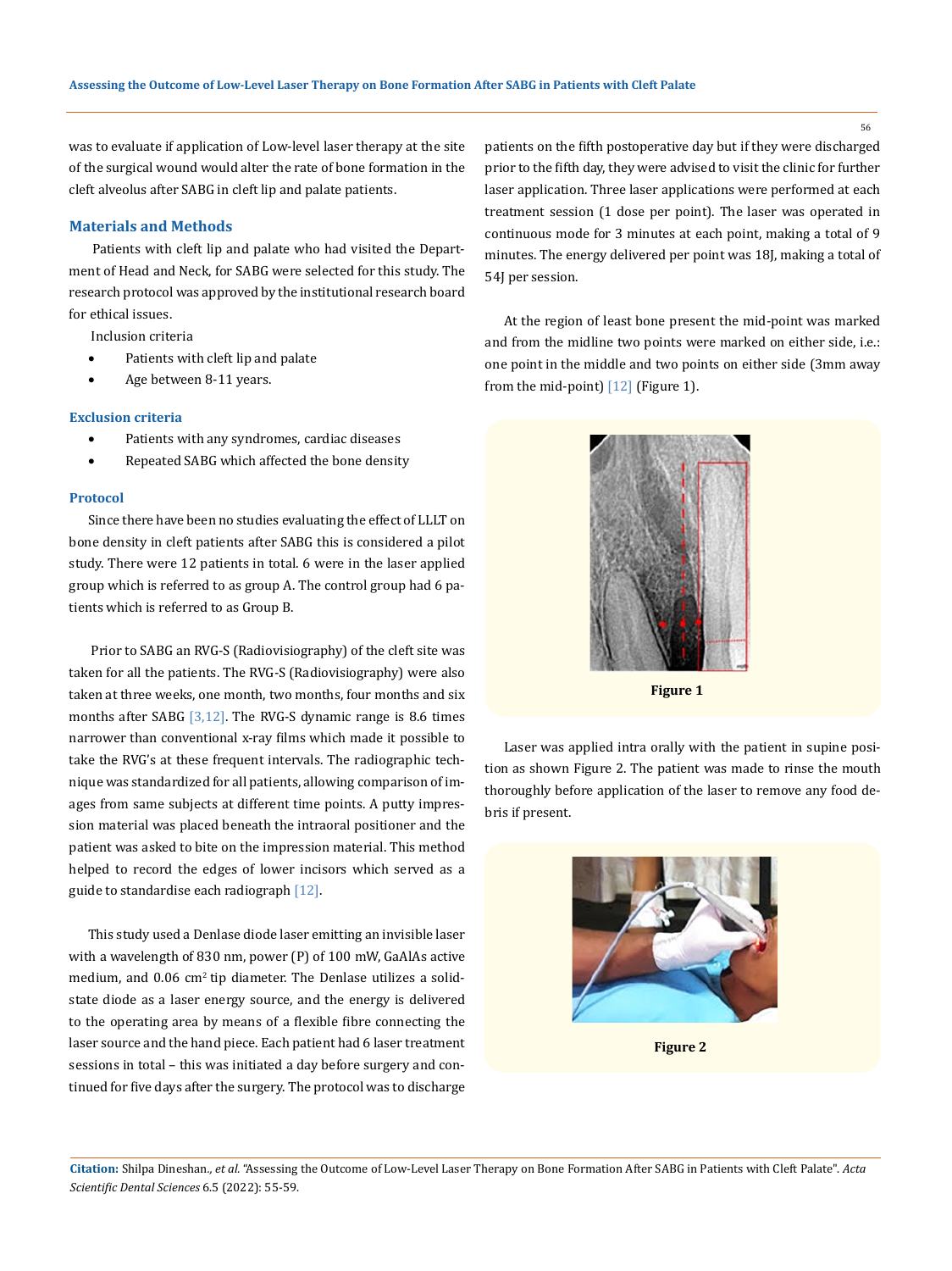Images were acquired with SOPIX Digital x-ray system, by the same radiology technician. The images were captured by a CMOS sensor attached to the intraoral positioner and processed by SOPRO imaging software for Windows. All images were captured in grey scale and stored in JPEG format, without any processing. The alveolar bone densities of the study and control images were the measured using Digora software in accordance with Maaitah., *et al*. [13]

The density measurement provides information about the relative pixel values using an 8-bit scale from full black (0) to full white (255)  $[14]$ . The bone density of subjects in both groups were obtained by calculating the average value measured at three different sites on the RVG using Digora software (Digora for Windows software, version 2.5; Soredex, Tuusula, Finland). The sites were selected so as to coincide as much as possible to the points of laser application. The increase in bone density is directly proportional to the amount to bone deposited  $[15,16]$ .

## **Results**

#### **Statistical analysis**

Statistical analysis was done using IBM SPSS statistics 20 windows (SPSS Inc, Chicago, USA) to test the statistical significance of the difference in the density of alveolar bone graft between the two groups at different time periods. Wilcoxon Signed Rank test was used. For all the continuous variables, the results are presented as Mean  $\pm$  SD. P values less than 0.05 was considered as statistically significant. Twelve patients with cleft lip and palate in whom the treatment plan included secondary alveolar bone grafting were selected for the study based on the inclusion/ exclusion criteria. The mean bone density was assessed with the help of Digora Software on RVG's taken at intervals of three weeks, one month, two months, four months and six months. The results of the statistical analysis based on the statistical test done are summarised in table 1. Significant differences in mean bone density measurements between the two groups were noticed at 2 months ,4 months and 6 months after surgery. The greatest difference was noticed between the mean of Group A (170.52 ± 18.94) and Group B (101.19 ± 27.77) at four months.

#### **Discussion**

SABG is a well-established surgical treatment modality carried out in the transitional dentition stage before the eruption of the permanent canine. This is followed by orthodontic treatment, to align the teeth and is initiated after it is confirmed that there is enough bone formation which usually takes about 4 – 6 months.

| <b>GROUP</b>             |   | $\mathbf n$ | Mean<br><b>Density</b> | Std.<br><b>Deviation</b> | <b>p</b> Value |
|--------------------------|---|-------------|------------------------|--------------------------|----------------|
| <b>Before</b><br>surgery | A | 6           | 73.24                  | 10.41                    | 0.42253        |
|                          | B | 6           | 64.99                  | 11.55                    |                |
| 3 Weeks                  | A | 6           | 122.13                 | 10.91                    | 0.63095        |
|                          | B | 6           | 113.09                 | 24.35                    |                |
| 1 Month                  | А | 6           | 132.63                 | 11.74                    | 0.10931        |
|                          | B | 6           | 119.87                 | 21.66                    |                |
| 2 Months                 | A | 6           | 152.80                 | 37.51                    | 0.02497        |
|                          | B | 6           | 117.75                 | 15.57                    |                |
| 4 Months                 | A | 6           | 170.52                 | 18.94                    | 0.00388        |
|                          | B | 6           | 101.19                 | 27.77                    |                |
| 6 Months                 | A | 6           | 170.92                 | 27.99                    | 0.01027        |
|                          | B | 6           | 119.09                 | 22.81                    |                |

## **Table 1**

This study proposed to evaluate if LLLT would accelerate bone formation after SABG, thus reducing the interval between the grafting and initiation of orthodontic treatment. Laser therapy is a standard therapeutic procedure approved by FDA and the lack of reports on the side effects or adverse events associated with LLLT is favourable for conducting more clinical trials. The low-power laser irradiation has its greatest effects on stimulation of bone cell resulting in cell proliferation and gene expression. Many histopathological studies have showed increased amount of osteoid tissue suggesting increased amount of bone mineral density.

The association between LLLT and bone formation have been studied previously by Saito., *et al.* [17], Trelles., *et al.* [18]*,* Zakaria., *et al.* [19] and Theodore., *et al.* [20] showing positive correlation*.*  Angelleti., *et al*. reported the use of laser therapy on the mid palatal anterior suture of patients aged 18-33years for every 48 hours on 3 points, with a total of 8 laser treatment sessions, accelerated bone formation [12]. This study undertaken to study the effect of LLLT on bone formation performed one laser session per day on 3 points for 6 days. In this study it was not possible to have laser sessions every 48 hours as that would have increased the time of hospitalisation. The results showed a statistically significant (p value = 0.01027) increase in bone formation at four months, similar to those reported by Angelleti., *et al.* [12].

Da Silva et al showed a greater rate of bone formation and greater volume of newly formed bone in the LASER irradiated group of

**Citation:** Shilpa Dineshan*., et al.* "Assessing the Outcome of Low-Level Laser Therapy on Bone Formation After SABG in Patients with Cleft Palate". *Acta Scientific Dental Sciences* 6.5 (2022): 55-59.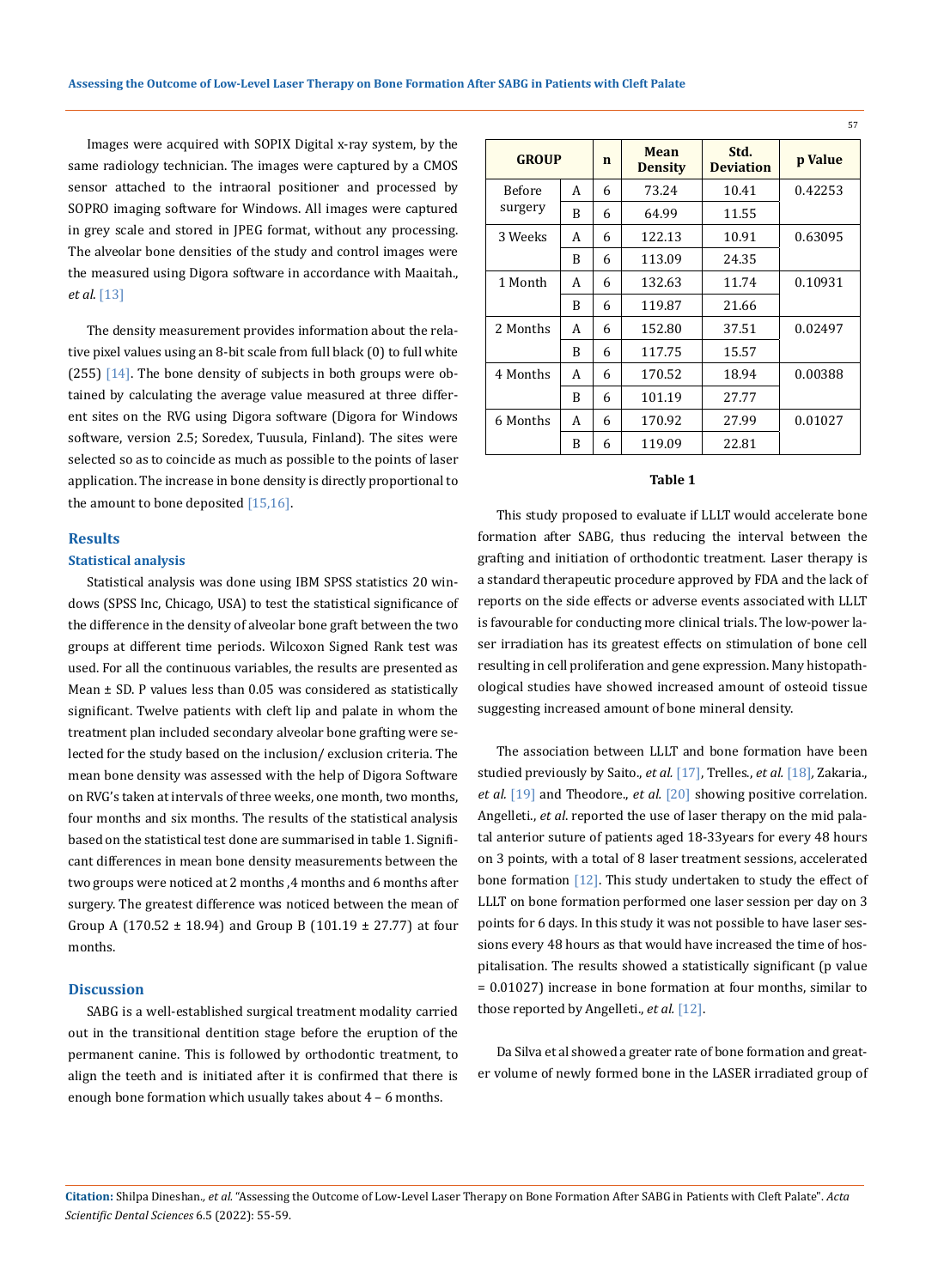rats with  $10.2$  J/cm<sup>2</sup> proving that the laser irradiation at the grafted site stimulated osteogenesis during the initial stages of the healing process [21].

Similar results were noted in this study where a greater volume of bone formation was present in Group A (Mean Bone Density:  $170.5283 \pm 18.94496$ ) compared with Group B (Mean Bone Density:  $101.1994 \pm 27.77150$ ) at four months. There was an increase in bone density in both groups after surgery showing that there was bone formation in both groups. But the bone density in group A showed an increase from the second month onwards. The highest value of bone mineral density was also achieved faster i.e., at four months in Group A and this value was also statistically significantly higher (p = 0.00388) than the value obtained in Group B.

Digital radiographs were used in this study to evaluate the rapidity of bone deposition. Digora for Windows software was used to assess the changes in alveolar bone density over time. Emad., *et al*. suggested that the software of the digital radiographs can be used for managing the radiographs and analysing the images professionally [13]. Munhoz., *et al.* evaluated the accuracy of digital radiography and suggested that using digital radiography-associated software for bone density analysis offers the opportunity for clinical evaluation of bone density and minute bone density changes in the jawbone [15].

The quality of the bone formed and the rate of conversion of the grafted bone into alveolar bone is of paramount importance in the success of the orthodontic therapy following the SABG in treatment of cleft palate. These parameters also need further monitoring for longer periods of time.

## **Conclusion**

This study was done to determine if LLLT had any positive effect on bone formation after SABG. Low level laser of wavelength 830nm, power (P) of 100 mW, GaAlAs active medium, and 0.06  $cm<sup>2</sup>$ tip diameter was used in a continuous mode for 3 minutes at each point making a total of 9 minutes in each session with a total of 6 sessions.

Though the bone density was evaluated from one month, difference in bone density was evident from two months onwards. The greatest difference being showed between the groups at four months ( $p = 0.01027$ ). As the sample size was small this just was done as a pilot study. It would be useful to study this in large groups and follow it for a longer period of time. This would give an insight regarding the bone density in the irradiated group even after a year and improved chances of canine eruption in the irradiated group.

## **Acknowledgements**

I thank the following individuals for their expertise and assistance throughout all aspects of our study.

- 1. Dr Sapna Varma NK , HOD & Professor, Department of Orthodontics & Dentofacial Orthopedics, Amrita Vishwa Vidyapeetham, India
- 2. Dr. Arjun Krishnadas, Assistant Professor, Department of Oral & Maxillofacial Surgery, Amrita Vishwa Vidyapeetham, India
- 3. Dr Sony Pullan, MDS Department of Head and Neck Surgery, Amrita Vishwa Vidyapeetham, India

#### **Bibliography**

- 1. [Boyne Phillip J. "Use of Marrow-Cancellous Bone Grafts in](https://pubmed.ncbi.nlm.nih.gov/4210487/)  [Maxillary Alveolar and Palatal Clefts".](https://pubmed.ncbi.nlm.nih.gov/4210487/) *Journal of Dental Research* [53.4 \(1974\): 821-824.](https://pubmed.ncbi.nlm.nih.gov/4210487/)
- 2. Dempf R., *et al.* ["Alveolar Bone Grafting in Patients with Com](https://pubmed.ncbi.nlm.nih.gov/11772165/)[plete Clefts: A Comparative Study between Secondary and Ter](https://pubmed.ncbi.nlm.nih.gov/11772165/)tiary Bone Grafting". *[The Cleft Palate-Craniofacial Journal](https://pubmed.ncbi.nlm.nih.gov/11772165/)* 39 [\(2002\): 18-25.](https://pubmed.ncbi.nlm.nih.gov/11772165/)
- 3. Gangotri Shweta, *et al.* ["Evaluation of Alveolar Bone Level](https://www.iosrjournals.org/iosr-jdms/papers/Vol14-issue6/Version-5/J014656164.pdf)  [& Its Density in Postmenopausal Women: A Radiovisio](https://www.iosrjournals.org/iosr-jdms/papers/Vol14-issue6/Version-5/J014656164.pdf)graphic Study". *[IOSR Journal of Dental and Medical Sciences](https://www.iosrjournals.org/iosr-jdms/papers/Vol14-issue6/Version-5/J014656164.pdf)* [14.6 \(2015\): 2279-2861.](https://www.iosrjournals.org/iosr-jdms/papers/Vol14-issue6/Version-5/J014656164.pdf)
- 4. Robert B., *et al.* ["An Evaluation of a Noninvasive Method of](https://pubmed.ncbi.nlm.nih.gov/9482217/)  [Assessing Alveolar Bone Levels in an Experimental Model of](https://pubmed.ncbi.nlm.nih.gov/9482217/)  Cleft Lip and Palate". *[The Cleft Palate-Craniofacial Journal](https://pubmed.ncbi.nlm.nih.gov/9482217/)* 35.1 [\(1998\): 1-8.](https://pubmed.ncbi.nlm.nih.gov/9482217/)
- 5. Feichtinger Matthias., *et al.* ["Assessment of Bone Resorption](https://pubmed.ncbi.nlm.nih.gov/17328652/)  [After Secondary Alveolar Bone Grafting Using Three-Dimen](https://pubmed.ncbi.nlm.nih.gov/17328652/)[sional Computed Tomography: A Three-Year Study".](https://pubmed.ncbi.nlm.nih.gov/17328652/) *The Cleft [Palate-Craniofacial Journal](https://pubmed.ncbi.nlm.nih.gov/17328652/)* 44.2 (2007): 142-148.
- 6. De Vos W., *et al.* ["Cone-Beam Computerized Tomography](https://pubmed.ncbi.nlm.nih.gov/19464146/)  [\(CBCT\) Imaging of the Oral and Maxillofacial Region: A Sys](https://pubmed.ncbi.nlm.nih.gov/19464146/)[tematic Review of the Literature".](https://pubmed.ncbi.nlm.nih.gov/19464146/) *International Journal of Oral [and Maxillofacial Surgery](https://pubmed.ncbi.nlm.nih.gov/19464146/)* 38.6 (2009): 609-625.

58